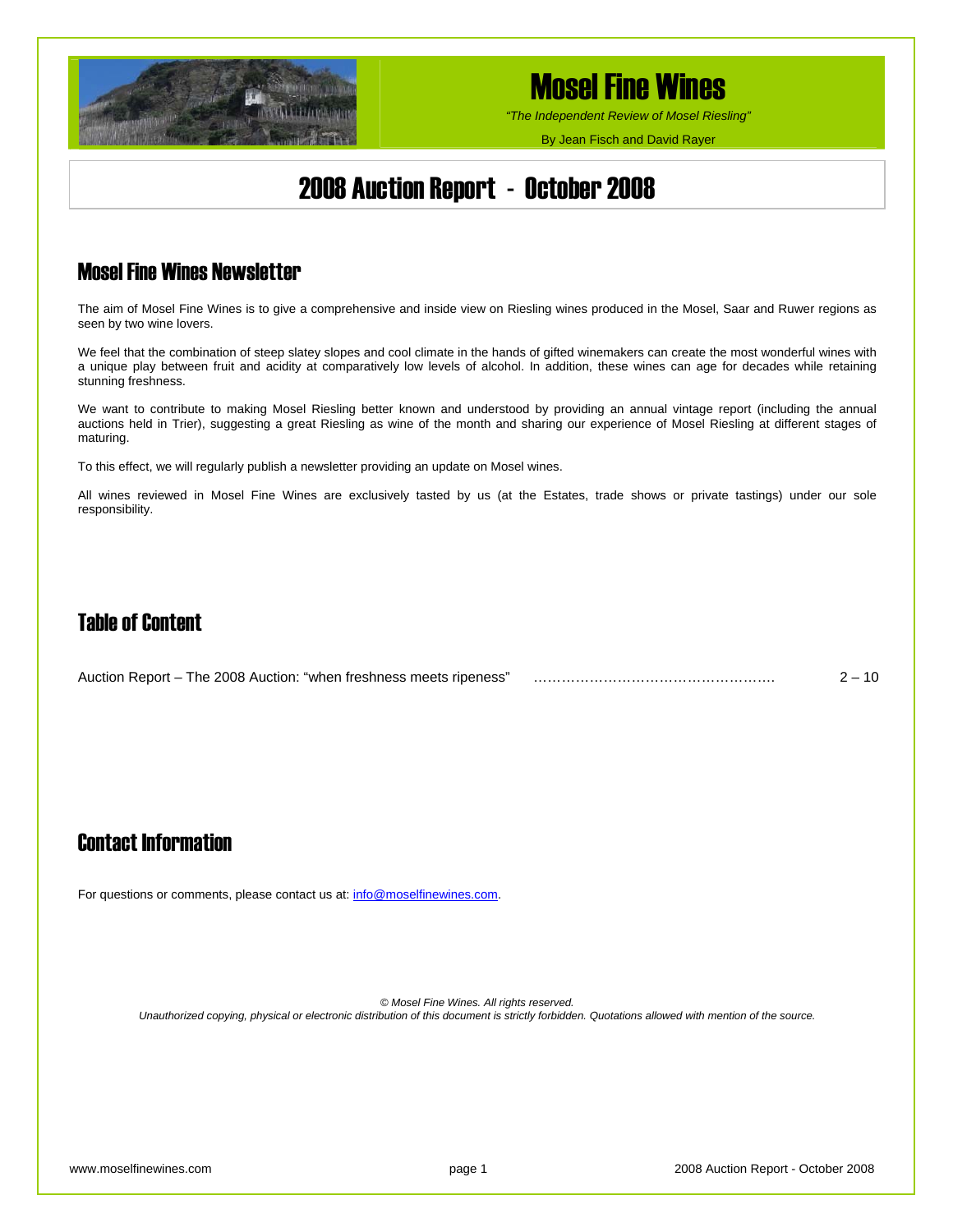

*"The Independent Review of Mosel Riesling"*

By Jean Fisch and David Rayer

## The 2008 Auction: "When freshness meets ripeness"

The annual auction in Trier was celebrating this year its 100th birthday and it was quite a show. The 2007 vintage growing season had offered the opportunity for long ripening with a great October that maintained high acidity levels. It was to produce many outstanding Spätlese and Auslese bottlings and it was therefore not surprising that this is also the case for the Auction bottlings.

Overall, the quality level was very high with few wines not meriting eventually an outstanding score. What was striking was how undeveloped many of the wines showed at the auction. In particular, the Prüm wines showed a more traditional stink that they haven't shown since 2001. However, the precision of flavors and balance on the palate makes one only guess at how great these wines will turn out to be in the future.

As usual, the top Estates produced some stunning wines. Egon Müller made some great Scharzhofberger Auslese bottlings and so did the other usual suspects: Joh. Jos. Prüm, Fritz Haag, Willi Schaefer, etc. Hanno Zilliken outdid himself and produced some great wines including a stunning white capsule Auslese bottling. This wine was so in balance and at ease with itself. Also Sofia Thanisch brought a great Auslese that was intense and yet playful on the palate.

Prices did thankfully not reach the records of previous vintages and some bargains (all is relative of course ...) could be made. In particular, Zilliken's Auslese and Thanisch's version were attractively priced. In its price league, the Egon Müller Scharzhofberger Auslese was relatively "cheap" when compared to the regular bottlings.

### Picks of the Auction

| 1997er | Egon Müller                          | <b>Scharzhofberger Riesling Trockenbeerenauslese</b>    |       | <b>Auction</b> | 97    |
|--------|--------------------------------------|---------------------------------------------------------|-------|----------------|-------|
| 2007er | <b>Fritz Haag</b>                    | Brauneberger Juffer-Sonnenuhr Riesling Auslese lange GK | 15 08 | <b>Auction</b> | 96    |
| 2007er | Geltz - Zilliken                     | Saarburger Rausch Riesling Auslese                      | 04 08 | <b>Auction</b> | 95    |
| 2007er | Wwe Dr. H. Thanisch - Erben Thanisch | <b>Berncasteler Doctor Riesling Auslese</b>             | 11 08 | <b>Auction</b> | $94+$ |
| 2007er | Joh. Jos. Prüm                       | Wehlener Sonnenuhr Riesling Spätlese                    | 24 08 | <b>Auction</b> | 94    |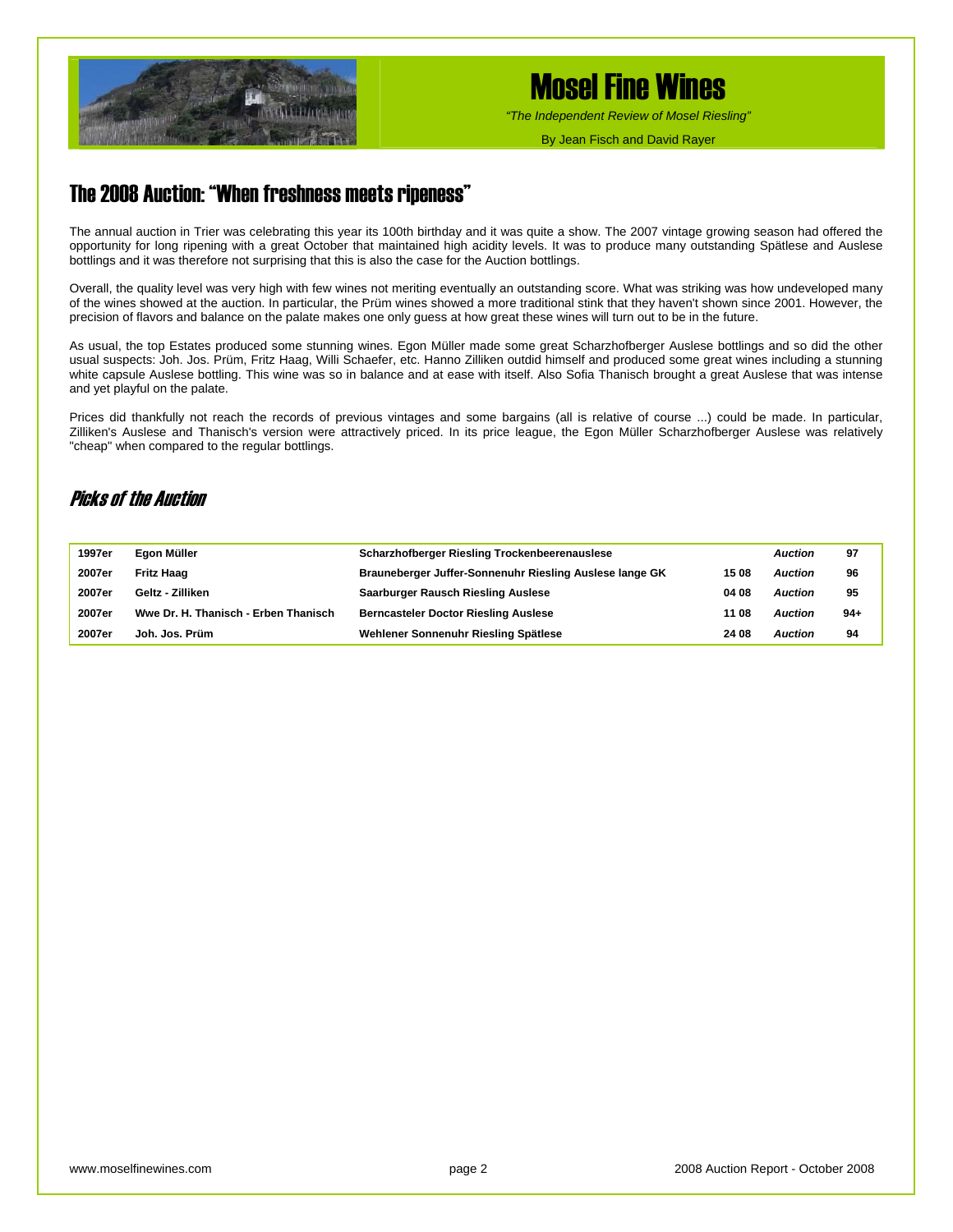

*"The Independent Review of Mosel Riesling"*

By Jean Fisch and David Rayer

### Detailed Tasting Notes

The tasting notes are structured by Estates for easing the access to the information. Please note that this is not the order of tasting at the auction (see the site of the Grosser Ring for the order of [auctioning](http://grosserring.de/cms/front_content.php?idcat=108)).

|        | <b>Weingut Clemens Busch</b> |                                                  |       |                |    |
|--------|------------------------------|--------------------------------------------------|-------|----------------|----|
| 2007er | <b>Clemens Busch</b>         | Pündericher Marienburg Riesling Auslese lange GK | 20 08 | <b>Auction</b> | 90 |

This is quite a powerhouse that offers loads of fruit flavors, good intensity on the mid-palate and a slightly too sweetish finish. The wine is nice but lacks finesse at this stage of development. It remains an impressive even if not the most refined drink. Now-2015 (Sep 08) *Hammer Price: €85 (37.5cl) - €135 (75cl)* 

| 2007er | Joh. Jos. Christoffel Erben                               | Ürziger Würzgarten Riesling Auslese **** GK                                                                                                                                                                                                                         | 1208 | <b>Auction</b> | 93 |
|--------|-----------------------------------------------------------|---------------------------------------------------------------------------------------------------------------------------------------------------------------------------------------------------------------------------------------------------------------------|------|----------------|----|
|        | Hammer Price: $€60$ (37.5cl)<br><b>Weingut Le Gallais</b> | This is quite refined on the nose with great flavors of fresh peaches and minerals. The wine is well balanced on the palate with good citrusy flavors<br>kicking in. This is remarkably fresh and animating and a great success for the vintage. Now-2020+ (Sep 08) |      |                |    |
|        | Le Gallais                                                | Wiltinger braune Kupp Riesling Auslese GK                                                                                                                                                                                                                           | 1308 | <b>Auction</b> | 95 |

*Hammer Price: €60 (37.5cl) - €105 (75cl) - €260 (150cl)* 

|        | Weingut Forstmeister Geltz-Zilliken |                                     |       |                |    |
|--------|-------------------------------------|-------------------------------------|-------|----------------|----|
|        |                                     |                                     |       |                |    |
| 2007er | Geltz - Zilliken                    | Saarburger Rausch Riesling Spätlese | 05 08 | <b>Auction</b> | 92 |

This was incredibly fresh and sappy with the typical herbal note playing on the nose in between layers of white peaches and citrus. The wine is comparatively light and refreshing on the palate and the finish is long and well balanced. This is a textbook *feine Spätlese* from older days. 2012- 2027 (Sep 08)

*Hammer Price: €25.50 (75cl)* 

| 2007er | Zilliken<br>Geltz | Auslese<br>ourger<br>Rausch<br>. Rieslinc<br>маа | 04 08 | Auction | പ<br>ະບ |
|--------|-------------------|--------------------------------------------------|-------|---------|---------|
|--------|-------------------|--------------------------------------------------|-------|---------|---------|

This was one of the great wines on show that day and a comparative bargain. The wine has a great balance on the nose with superbly integrated flavors of ripe white peaches, apples and just a hint of green herbs. The feeling of balance continues on the palate with nicely integrated acidity and great length. This is a great, great Auslese and a masterpiece in its category. Now-2025 (Sep 08) *Hammer Price: €35.50 (75cl)* 

| <b>7illiken</b><br>$\sim$<br>' 08<br>ົ<br>ieltz<br>auerh<br>™ieslina .<br>Aucloco<br>uctior.<br>υn<br>.UZ<br>ສວະ<br><b>TUNEAL</b><br>BAUSUL BIES<br>.<br>.<br>____ | 2007er |
|--------------------------------------------------------------------------------------------------------------------------------------------------------------------|--------|
|--------------------------------------------------------------------------------------------------------------------------------------------------------------------|--------|

This comes over as super refined and precise in flavor with great notes of lime and peaches on the palate. The acidity is however very high and this might not be to everyone's taste. It is a wine that will probably require considerable aging before showing its true potential. 2015-2035 (Sep 08) *Hammer Price: €41 (37.5cl) - €65 (75cl) - €160 (150cl)*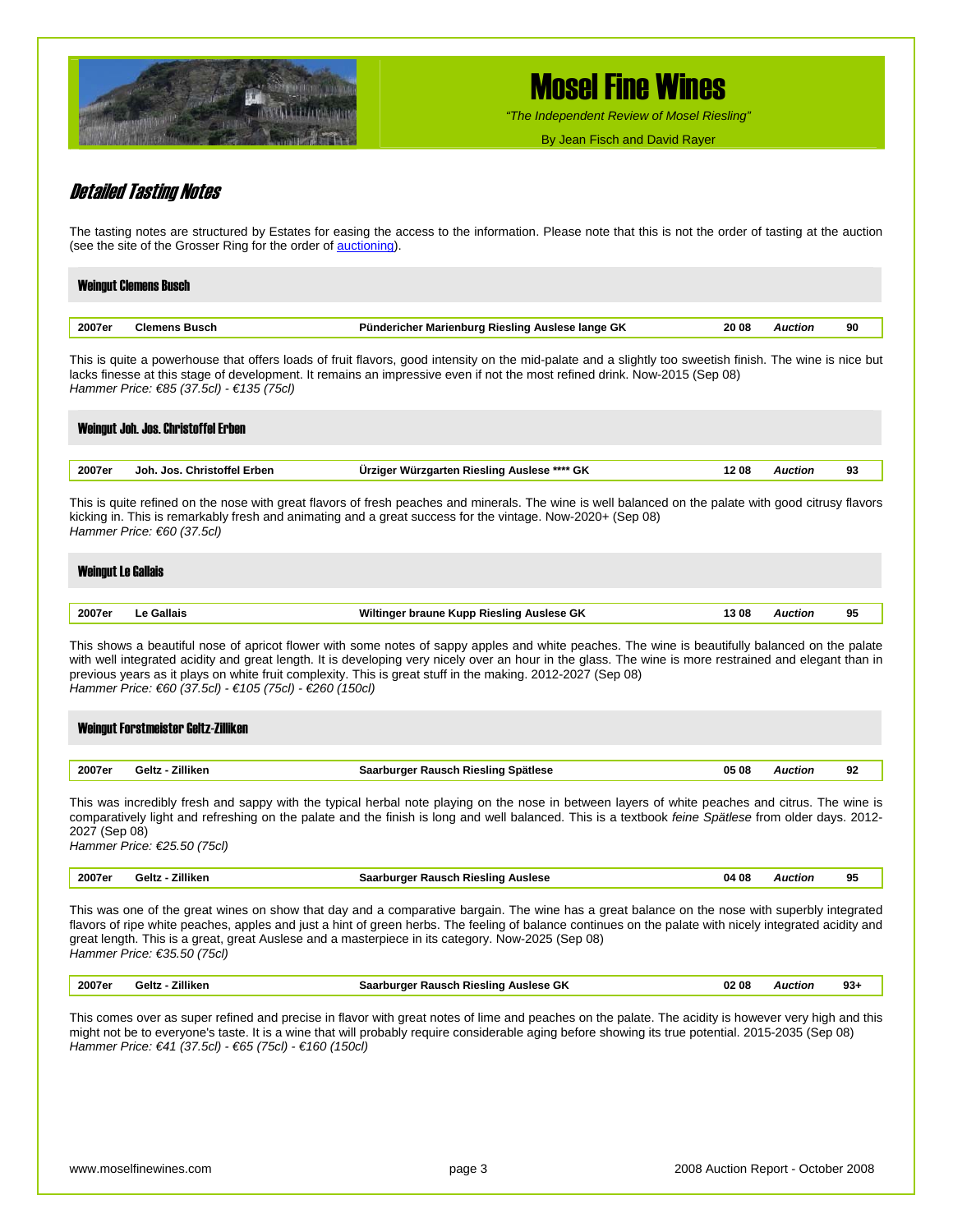

*"The Independent Review of Mosel Riesling"*

By Jean Fisch and David Rayer

| 2007er                    | Geltz - Zilliken                                                                                                                                           | Saarburger Rausch Riesling Auslese lange GK                                                                                                                                                                                                                                                                          | 01 08 | <b>Auction</b> | $93+$ |
|---------------------------|------------------------------------------------------------------------------------------------------------------------------------------------------------|----------------------------------------------------------------------------------------------------------------------------------------------------------------------------------------------------------------------------------------------------------------------------------------------------------------------|-------|----------------|-------|
|                           | 2015-2040+ (Sep 08)<br>Hammer Price: €90 (37.5cl) - €155 (75cl)                                                                                            | This shows a slightly golden color and is clearly marked by botrytis flavors. The wine is thick on the palate but remains light thanks to a zesty acidity.<br>The different elements (flavors, acidity and sweetness) are still very much dissociated, which means that this wine will also require extensive aging. |       |                |       |
| 2007er                    | Geltz - Zilliken                                                                                                                                           | Saarburger Rausch Riesling Trockenbeerenauslese                                                                                                                                                                                                                                                                      | 01 04 | <b>Auction</b> | 95    |
|                           | evolve handsomely. Now-2030 (Sep 08)<br>Hammer Price: €430 (37.5cl) - €800 (75cl)                                                                          | This was harvested at 230° Oechsle and has nearly 300g residual sugar. Despite the hot vintage, the wine remains well balanced thanks to 11.5 g/l<br>acidity (mostly tartaric). The flavors on the nose are great with peaches, figs, spices and the acidity keeps everything nicely in check. This should           |       |                |       |
|                           | <b>Weingut Grans-Fassian</b>                                                                                                                               |                                                                                                                                                                                                                                                                                                                      |       |                |       |
| 2007er                    | <b>Grans-Fassian</b>                                                                                                                                       | Trittenheimer Apotheke Riesling Auslese lange GK                                                                                                                                                                                                                                                                     | 1908  | <b>Auction</b> | 91    |
|                           | It is a very nice easy-drinking piece of winemaking. Now-2020 (Sep 08)<br>Hammer Price: €60 (37.5cl) - €205 (150cl)<br>Weingut Fritz Haag - Dusemonder Hof | This is very good with nice flavors of fruit, good balance on the palate and great length. The flavors are very pure and only subtly marked by botrytis.                                                                                                                                                             |       |                |       |
| 2007er                    | <b>Fritz Haag</b>                                                                                                                                          | Brauneberger Juffer-Sonnenuhr Riesling Spätlese                                                                                                                                                                                                                                                                      | 14 08 | <b>Auction</b> | $93+$ |
|                           | Auction. Now-2020+ (Sep 08)<br>Hammer Price: €36 (75cl) - €100 (150cl) - €530 (300cl)                                                                      | This is a great wine with stunning elegance and finesse. The nose offers just the most subtle combination of flowers, minerals and white citrusy fruit.<br>There is an overall sense of lightness and yet intensity to the wine that is simply hard to resist. This is a great Spätlese and one of the stars of the  |       |                |       |
| 2007er                    | <b>Fritz Haag</b>                                                                                                                                          | Brauneberger Juffer-Sonnenuhr Riesling Auslese GK                                                                                                                                                                                                                                                                    | 13 08 | <b>Auction</b> | 93    |
|                           | integrate and therefore patience is required. 2015-2030+ (Sep 08)<br>Hammer Price: €45 (37.5cl) - €90 (75cl)                                               | This is nicely made with good flavors of fruit on the nose intermingled with some citrus and a touch of orange peel. The wine is still quite reduced<br>but is impeccably balanced on the palate. There is quite some residual sugar that gives the wine at the moment a slightly cloying side: this needs to        |       |                |       |
| 2007er                    | <b>Fritz Haag</b>                                                                                                                                          | Brauneberger Juffer-Sonnenuhr Riesling Auslese lange GK                                                                                                                                                                                                                                                              | 15 08 | <b>Auction</b> | 96    |
|                           | the great stars of the auction. Now-2030+ (Sep 08)<br>Hammer Price: €90 (37.5cl) - €185 (75cl)                                                             | This is quite open and it burst with great flavors of fruit and minerals. The wine is thick on the palate and yet retains an incredible lightness. The<br>finish is intense and incredibly long. This is a great show and my preferred lange Goldkapsel from this Estate since the stunning 2002. It is one of       |       |                |       |
| <b>Weingut Willi Haag</b> |                                                                                                                                                            |                                                                                                                                                                                                                                                                                                                      |       |                |       |
| 2007er                    | Willi Haag                                                                                                                                                 | Brauneberger Juffer-Sonnenuhr Riesling Auslese GK                                                                                                                                                                                                                                                                    | 1708  | <b>Auction</b> | 88    |
|                           | Hammer Price: €30 (37.5cl)                                                                                                                                 | This is quite reduced and does not offer much flavors on the nose. It is very thick on the palate, which gives the wine an unnecessary weighty side<br>to it. The finish is not very long but satisfying. While not a great wine, it should be quite ok to go with fruit-based desserts. Now-2020 (Sep 08)           |       |                |       |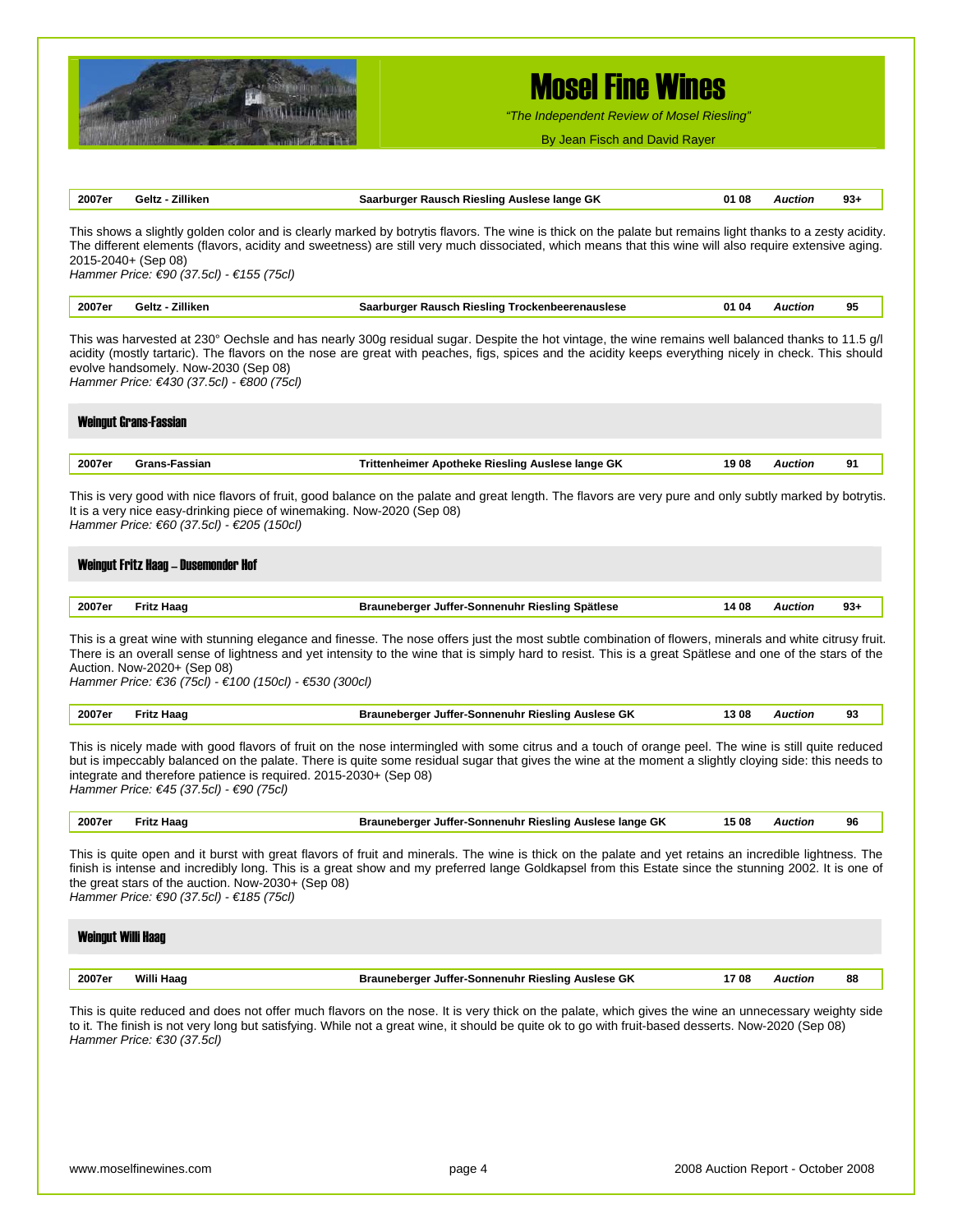

*"The Independent Review of Mosel Riesling"*

By Jean Fisch and David Rayer

#### Weingut Reinhold Haart

| 1994er | ыл | uslese<br><b>Contract Contract</b> | v | ткн | 92 |
|--------|----|------------------------------------|---|-----|----|
|        |    |                                    |   |     |    |

This wine was already auctioned in 1995 where it achieved DM60 (around Eur30), which was quite a steep price at the time. Well time has proven the buyers right. This has evolved into a very elegant wine with great flavors of fruit on the nose, good acidity on the palate and excellent balance. The whole thing comes over as precise playful with an excellently long and smooth finish. This is very easy to drink and another proof of the incredible success of the Haart Estate in the 1994 vintage. Now-2015+ (Sep 08) *Hammer Price: €69 (75cl)* 

# Weingut Heymann-Löwenstein

| 2007er<br>----- | Hevmann-<br>öwenstein<br>п١ | Uhlen<br>≅lange GK<br><b>Riesling</b> |  | . | 95<br>$\sim$ |
|-----------------|-----------------------------|---------------------------------------|--|---|--------------|
|                 |                             |                                       |  |   |              |

This opens with great flavors of pure granny smith apples, some great notes of lime and white peaches. The wine is incredibly well balanced on the palate and extremely long. It is a great success for the vintage. Now-2040+ (Sep 08) *Hammer Price: €70 (37.5cl)* 

# Weingut von Hövel

| 2007er<br>. | <br>vor<br>Höver | Auslese<br>slınc<br>. | 08 | uction.<br>. | 92<br>$\sim$ |
|-------------|------------------|-----------------------|----|--------------|--------------|
|             |                  |                       |    |              |              |

Harvested at nearly 110° Oechsle with a very high proportion of botrytis affected grapes, this is much more powerful and intense the regular Scharzhofberger Auslese \* in that vintage. The wine shines through a great smoky nose with white peaches and just a hint of citrus. It is extremely racy and sappy on the palate and the finish is just a touch too rough for true greatness. But it is a great piece of drinking that is simply impossible to resist. Now-2025+ (Sep 08) *Hammer Price: €39 (75cl)* 

| 2007er<br>. | vor<br>löve' | $\sim$<br>.5 08<br>Hütte<br>∙ Rieslino<br>lange<br>Auslese<br>. .<br>۰ur<br>$\sim$ | Auction | 94 |
|-------------|--------------|------------------------------------------------------------------------------------|---------|----|
|-------------|--------------|------------------------------------------------------------------------------------|---------|----|

Despite being harvested with over 130° Oechsle, this shows great finesse on the nose with excellent acidity on the palate and great flavors of fresh white fruits. The wine is not a powerhouse but rather one that lives on the flavor intensity and the freshness. It is a textbook Goldkapsel Auslese and a great one. Now-2025+ (Sep 08) *Hammer Price: €55 (37.5cl)* 

| Hövel<br>2005er<br>1207<br>r Hütte Riesling<br>von<br>Oberemmeler<br>Trockenbeerenauslese<br>Wctior | o۸<br>-- |
|-----------------------------------------------------------------------------------------------------|----------|
|-----------------------------------------------------------------------------------------------------|----------|

This is super-oily and already quite golden in color. The wine is mightily impressive with great acidity, weight and loads of residual sugar in the finish. It lacks some playfulness for being great but it is an outstanding effort for 2005 that will repay handsomely cellaring. 2015-2050 (Sep 08) *Hammer Price: €480 (37.5cl)* 

|        | Weingut Karthäuserhof |                                                                                                                                                      |                |    |
|--------|-----------------------|------------------------------------------------------------------------------------------------------------------------------------------------------|----------------|----|
| 2007er | Karthäuserhof         | Eitelsbacher Karthäuserhofberg Riesling Spätlese Nr. 49                                                                                              | <b>Auction</b> | 91 |
|        |                       | This is extremely nice and floral on the nose with just a hint of lemon and white peaches. The wine is quite zesty on the palate and finishes with a |                |    |

good note of freshness. After a less convincing auction bottling in 2006, this is a sappy wine with the telltale hallmarks of the Ruwer. Now-2020+ (Sep 08) *Hammer Price: €24 (75cl)* 

| 2007er | 2.<br>. GK<br>. Nr<br><b>Rieslino</b><br>Auslese<br>. Iange<br>"norberc<br>rtnauser<br>snacne<br>−…<br>rм.<br>. | <b>AUCtIOF</b> | ດາ<br>∍י |  |
|--------|-----------------------------------------------------------------------------------------------------------------|----------------|----------|--|
|        |                                                                                                                 |                |          |  |

This is rather austere on the nose but offers good balance on the palate. The wine is quite heavily marked by subtle notes of botrytis intermingled with fresh slightly overripe flavors of peaches and citrus. It is a very impressive show but the wine lacks some flavor precision on the mid-palate for true greatness. It is nevertheless quite a nice beast to enjoy over the coming years. Now-2020+ (Sep 08) *Hammer Price: €75 (37.5cl) - €135 (75cl)*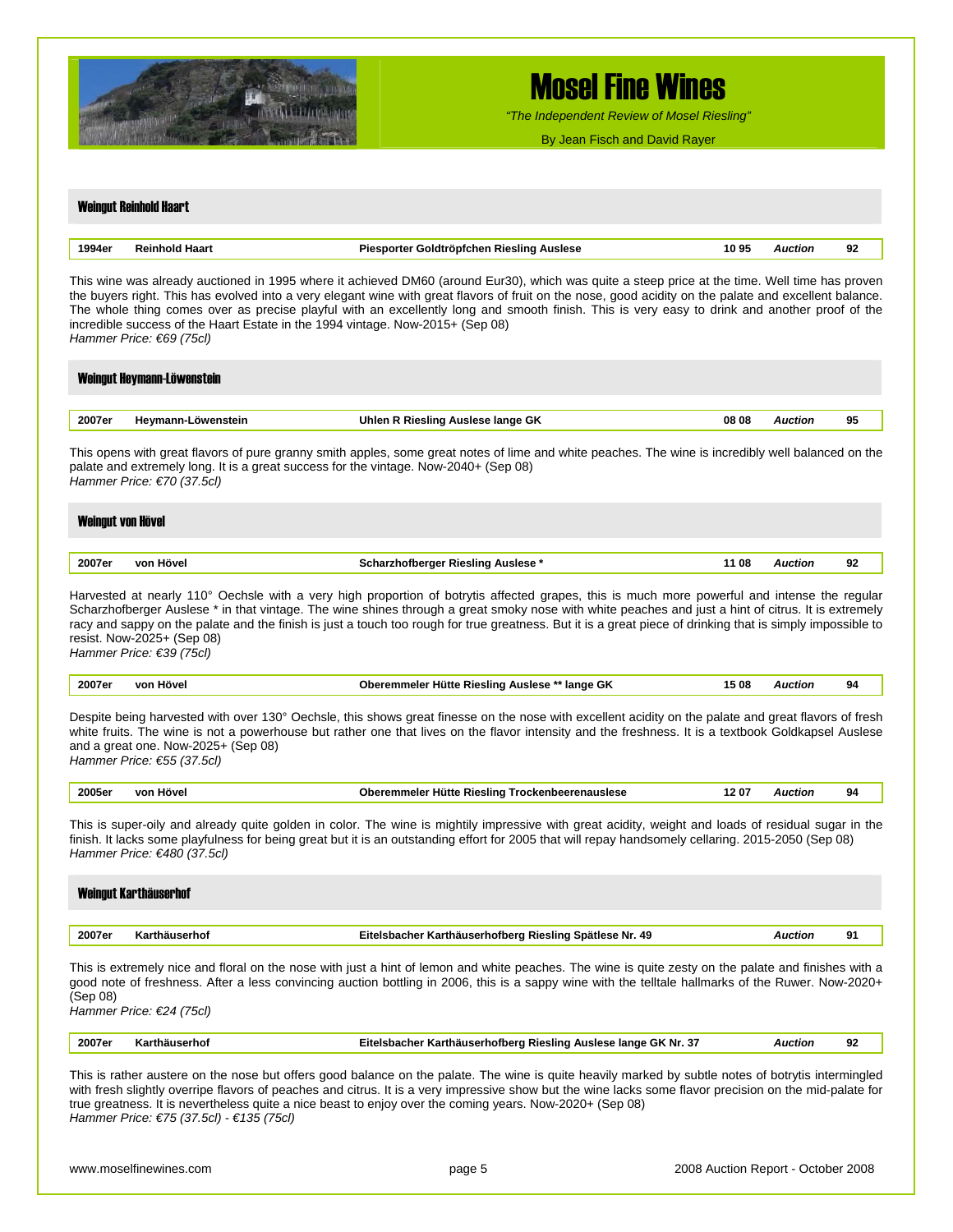

*"The Independent Review of Mosel Riesling"*

By Jean Fisch and David Rayer

## Weingut von Kesselstatt **2007er von Kesselstatt Josephshöfer Riesling Auslese Nr. 3** *Auction* **91** This is remarkably elegant and fresh on the nose with still some strong notes of reduction. The wine is very present on the palate with a slightly sweetish finish. It is well made and very enjoyable but lacks the playful side for being truly great. Now-2020+ (Sep 08) *Hammer Price: €32 (37.5cl) - €60 (75cl)*  Weingut Schloss Lieser **2007er Schloss Lieser Brauneberger Juffer-Sonnenuhr Riesling Spätlese 14 08** *Auction* **92** This is very refined with great flavors of apples, a touch of pears and some nice slate smokiness. The wine has great well-integrated acidity on the palate. The wine is still remarkably un-developed and this may explain a slight lack of flavor precision on the mid-palate. This is however clearly a great wine in the making. Now-2020 (Sep 08) *Hammer Price: €29 (75cl) - €91 (150cl)*  **2007er Schloss Lieser Brauneberger Juffer-Sonnenuhr Riesling Spätlese 15 08** *Auction* **92+** This is still quite reduced but beautifully balanced with great length. It opens up with nice floral aromas before going on a more exotic side. The wine shines through its flavor precision and intensity. The finish is just a touch cloying and gives it the (unnecessary) weight of a BA. This could improve significantly if it manages to loose some of that weight with age. Prices were very bizarre on this wine as the half-bottle was nearly the same price as the full one. Now-2030 (Sep 08) *Hammer Price: €110 (37.5cl) - €125 (75cl)*  Weingut Dr. Loosen – St. Johannishof **2007er Dr. Loosen Ürziger Würzgarten Riesling Spätlese GK 59 08** *Auction* **88?** This is nice on the nose with attractive flavors of spices and white peaches. It comes over as rather muted on the palate and offers a disturbingly short finish. This is very surprising. Now-2015+ (Sep 08) *Hammer Price: €35 (75cl)*  **2007er Dr. Loosen Erdener Prälat Riesling Auslese lange GK 60 08** *Auction* **92** As in previous vintages, this is again a wine with huge power and density. The wine has strikingly high acidity, slightly confused flavors of exotic fruits and herbs but a good long finish. Lovers of this "no prisoner taken" style will be happy as Ernie delivered again the goods. For our part, the wine is really over-powering even if very impressive. Now-2020 (Sep 08) *Hammer Price: €185 (37.5cl) - €350 (75cl)*  Weingut Milz-Laurentiushof **1998er Milz-Laurentiushof Trittenheimer Apotheke Riesling Auslese GK 09 99** *Auction* **92** Unlike its colleagues, the Milz-Laurentiushof Estate decided to auction a more mature bottling instead of one from the 2007 vintage. Despite all the young wines tasted before, this holds up to its own. It is very sappy with great flavors of ripe peaches, good presence on the mid-palate and nice length. The wine is delicious to drink now and this may explain why it is so expensive at the auction. Now-2015+ (Sep 08) *Hammer Price: €60 (50cl)*  **1998er Milz-Laurentiushof Trittenheimer Leiterchen Riesling Beerenauslese 14 07** *Auction* **91** This is still very undeveloped and offers strange flavors of alcohol, acidity and some fruit on the nose. It is better balanced on the palate but lacks the flavor precision for greatness. Now-2020 (Sep 08) *Hammer Price: €180 (37.5cl) - €360 (75cl)*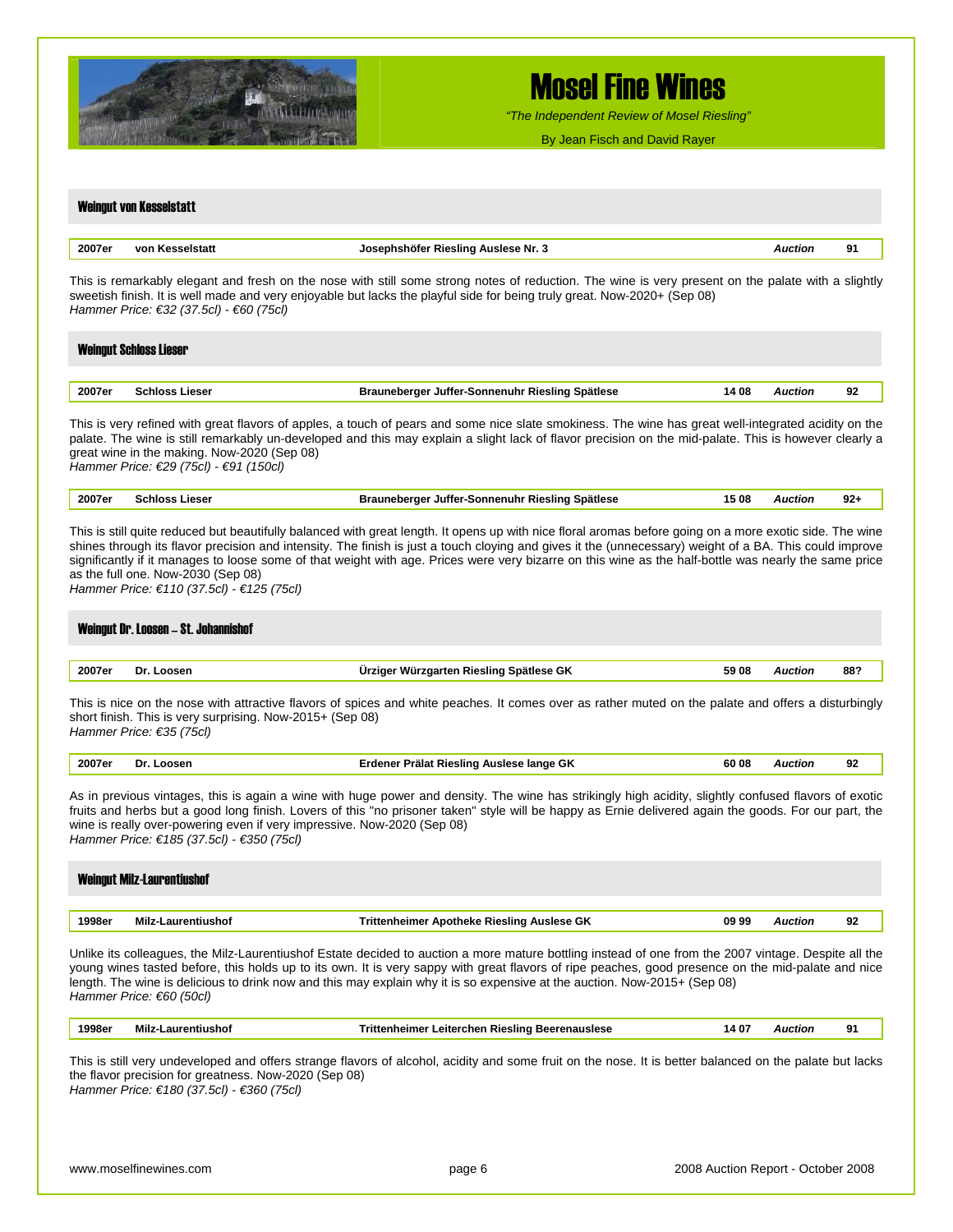

*"The Independent Review of Mosel Riesling"*

By Jean Fisch and David Rayer

| 2007er           | Egon Müller                                                                                                    | Scharzhofberger Riesling Spätlese                                                                                                                                                                                                                                                                                                                                                                                                                                                                                                                                                                                         | 10 08 | <b>Auction</b> | $93+$ |
|------------------|----------------------------------------------------------------------------------------------------------------|---------------------------------------------------------------------------------------------------------------------------------------------------------------------------------------------------------------------------------------------------------------------------------------------------------------------------------------------------------------------------------------------------------------------------------------------------------------------------------------------------------------------------------------------------------------------------------------------------------------------------|-------|----------------|-------|
|                  | Hammer Price: €65 (75cl)                                                                                       | This is still incredibly closed and does only hint at its potential. The nose is marked by nice somewhat diffused flavors of green apples, some smoke<br>and some subtle hints of fresh herbs. There is fortunately a great feeling of balance on the palate with good juicy acidity and subtle fruitiness. This<br>will require quite some aging to show its true potential. 2015-2030 (Sep 08)                                                                                                                                                                                                                          |       |                |       |
| 2007er           | Egon Müller                                                                                                    | <b>Scharzhofberger Riesling Auslese</b>                                                                                                                                                                                                                                                                                                                                                                                                                                                                                                                                                                                   | 1208  | <b>Auction</b> | $95+$ |
|                  | Hammer Price: €130 (75cl)                                                                                      | This is extremely nice yet also quite undeveloped and reduced. The wine shows flavors of apples, a touch of lime and some smoke. It turns out to<br>be extremely well balanced on the palate with quite marked acidity and great sweetness. The finish is long and slightly creamy (without being<br>cloying). This is a little master piece in the making but patience is required. 2015-2030+ (Sep 08)                                                                                                                                                                                                                  |       |                |       |
| 2007er           | Egon Müller                                                                                                    | Scharzhofberger Riesling Auslese GK                                                                                                                                                                                                                                                                                                                                                                                                                                                                                                                                                                                       | 14 08 | <b>Auction</b> | 95    |
|                  | Goldkapsel wine in a few years. 2015-2050 (Sep 08)<br>Hammer Price: €240 (37.5cl) - €370 (75cl) - €920 (150cl) | This is quite creamy and thick on the palate with good flavors of ripe apples and peaches. It is also still very much reduced and closed but is<br>impeccably balanced on the palate, where it explodes with concentrated layers of citrus and exotic fruit. This should turn into a smashing                                                                                                                                                                                                                                                                                                                             |       |                |       |
| 1997er           | Egon Müller                                                                                                    | <b>Scharzhofberger Riesling Trockenbeerenauslese</b>                                                                                                                                                                                                                                                                                                                                                                                                                                                                                                                                                                      |       | <b>Auction</b> | 97    |
|                  | Hammer Price: €1800 (37.5cl) - €3650 (75cl)<br><b>Weingut von Othegraven</b>                                   |                                                                                                                                                                                                                                                                                                                                                                                                                                                                                                                                                                                                                           |       |                |       |
|                  |                                                                                                                |                                                                                                                                                                                                                                                                                                                                                                                                                                                                                                                                                                                                                           |       |                |       |
|                  | von Othegraven                                                                                                 | Kanzem Altenberg Riesling Spätlese                                                                                                                                                                                                                                                                                                                                                                                                                                                                                                                                                                                        | 06 08 | <b>Auction</b> | 90    |
|                  | Hammer Price: €24 (75cl)<br>Weingut Joh. Jos. Prüm                                                             | After bottlings in previous vintages that were rather on the high side of alcohol levels, this version of the Altenberg is comparably low in alcohol (with<br>only 7% alcohol) and is as usual made from a vineyard selection of berries. The wine is well balanced but rather austere on the nose with subtle<br>flavors of apples and white peaches. However, it lacks the playful and sappy side of great Mosel Riesling on the palate. The wine comes over as<br>quite zesty at first but then turns to be rather open and broad on the mid-palate. The finish is salty with a slight touch of bitterness. 2010-2020+ |       |                |       |
| 2007er<br>2007er | Joh. Jos. Prüm                                                                                                 | Wehlener Sonnenuhr Riesling Spätlese                                                                                                                                                                                                                                                                                                                                                                                                                                                                                                                                                                                      | 25 08 | <b>Auction</b> | 94    |
| (Sep 08).        | Hammer Price: €51 (75cl)                                                                                       | This is very reduced and stinky and brings back memories of old-fashioned Prüm bottlings. While this put off many people at the auction, the wine<br>looks to develop into a great beauty as the mid-palate offered great intensity and balance. This sense of flavor precision and lightness is key and<br>makes us confident that this will develop into a real stunning beauty. But time will be required. 2015-2030+ (Sep 08)                                                                                                                                                                                         |       |                |       |
| 2007er           | Joh. Jos. Prüm                                                                                                 | <b>Wehlener Sonnenuhr Riesling Auslese</b>                                                                                                                                                                                                                                                                                                                                                                                                                                                                                                                                                                                | 26 08 | <b>Auction</b> | 95    |
|                  | Hammer Price: €49 (37.5cl) - €100 (75cl)                                                                       | This is superbly elegant and a step up from the Auction Spätlese (even if it is still as stinky as the Spätlese). While the Spätlese is playful, this wine<br>presents more mid-palate and a smooth refined finish. Patience will be needed. 2015-2040 (Sep 08)                                                                                                                                                                                                                                                                                                                                                           |       |                |       |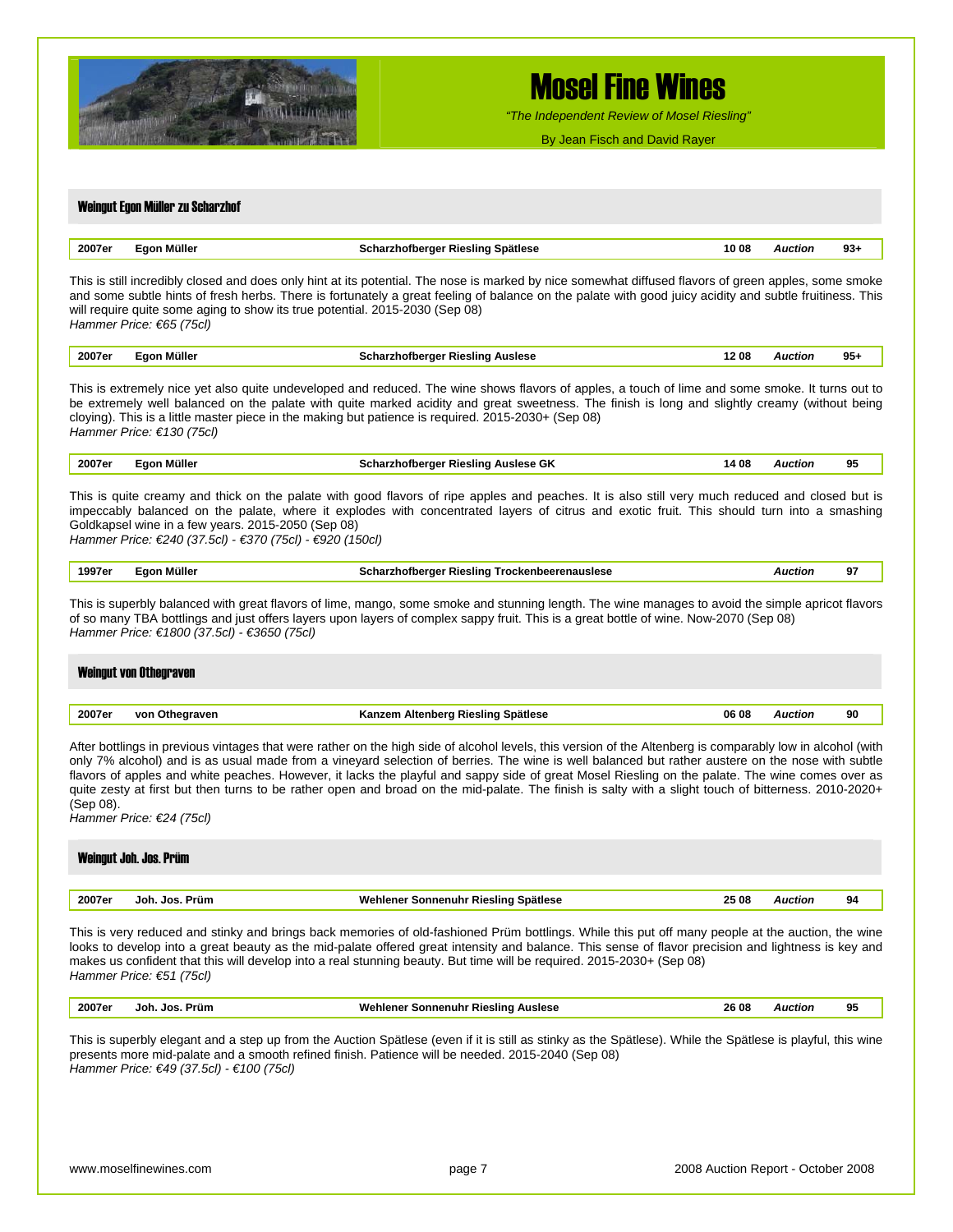

*"The Independent Review of Mosel Riesling"*

By Jean Fisch and David Rayer

| 2007er<br>Joh. Jos. Prüm<br>25 08<br>Wehlener Sonnenuhr Riesling Auslese GK<br>This is also terribly reduced and stinky and quite thick on the palate, which gives the wine a slightly tired feel in terms of aromatics. However, the<br>feeling of balance on the palate is remarkable and the acidity is well integrated so this should develop quite well. 2017-2047+ (Sep 08)<br>Hammer Price: €95 (37.5cl) - €195 (75cl)<br>Joh. Jos. Prüm<br>2007er<br>Graacher Himmelreich Riesling Auslese lange GK<br>28 08<br>This is tight and not very open for business but it shows great inner core and precision on the palate. The wine comes over as extremely refined<br>and elegant but shows with air a somewhat over-ripe and slightly diffused profile of flavors (yellow plums, peaches) that keeps our rating somewhat<br>down. However, this could develop into a magnificent bottle. 2015-2060 (Sep 08)<br>Hammer Price: €195 (37.5cl) - €400 (75cl)<br>1994er<br>Joh. Jos. Prüm<br>Wehlener Sonnenuhr Riesling Beerenauslese<br>27 04<br>This combines great flavors of maturing botrytis Riesling with still quite some stink on the nose. The wine is nice and elegant but is somehow still<br>too young. Despite this, the nose shows some evolution but the acidity is impeccably balanced with great finesse. While incredibly good, it lacks at<br>this stage of its evolution "a little something" for being really a great example of a Prüm Beerenauslese. Now-2020+ (Sep 08)<br>Hammer Price: €410 (37.5cl) - €900 (75cl)<br><b>Weingut S.A. Prüm</b><br>2007er<br>S.A. Prüm<br>Wehlener Sonnenuhr Riesling Spätlese<br>08 08<br>This is quite open and offers a very appealing albeit simple fruit-basket type of flavors. The wine is well balanced on the palate but lacks a touch of<br>playfulness on the tongue. It is a solid effort that should age well. Now-2020 (Sep 08)<br>Hammer Price: €60 (150cl)<br>2007er<br>S.A. Prüm<br><b>Graacher Domprobst Riesling Auslese Fass 36</b><br>This is quite zesty on the nose with good flavor precision mixing yellow fruit with some herbs. The wine is rather creamy on the palate, which gives<br>it unnecessary weight. Still, it is well made and comparatively balanced in the finish. Now-2020+ (Sep 08)<br>Hammer Price: €30 (37.5cl) - €60 (75cl)<br>2006er<br>S.A. Prüm<br>Wehlener Sonnenuhr Riesling Beerenauslese Fass 24<br>This is marked by strong flavors of yellow fruit and marzipan. The wine is rather powerful on the palate but well balanced. The finish is solid but | <b>Auction</b><br><b>Auction</b><br><b>Auction</b><br><b>Auction</b><br><b>Auction</b> | $93+$<br>$94+$<br>95<br>89<br>90 |
|-------------------------------------------------------------------------------------------------------------------------------------------------------------------------------------------------------------------------------------------------------------------------------------------------------------------------------------------------------------------------------------------------------------------------------------------------------------------------------------------------------------------------------------------------------------------------------------------------------------------------------------------------------------------------------------------------------------------------------------------------------------------------------------------------------------------------------------------------------------------------------------------------------------------------------------------------------------------------------------------------------------------------------------------------------------------------------------------------------------------------------------------------------------------------------------------------------------------------------------------------------------------------------------------------------------------------------------------------------------------------------------------------------------------------------------------------------------------------------------------------------------------------------------------------------------------------------------------------------------------------------------------------------------------------------------------------------------------------------------------------------------------------------------------------------------------------------------------------------------------------------------------------------------------------------------------------------------------------------------------------------------------------------------------------------------------------------------------------------------------------------------------------------------------------------------------------------------------------------------------------------------------------------------------------------------------------------------------------------------------------------------------------------------------------------------------------------------------------------------------------------------------------------------------------------------------------|----------------------------------------------------------------------------------------|----------------------------------|
|                                                                                                                                                                                                                                                                                                                                                                                                                                                                                                                                                                                                                                                                                                                                                                                                                                                                                                                                                                                                                                                                                                                                                                                                                                                                                                                                                                                                                                                                                                                                                                                                                                                                                                                                                                                                                                                                                                                                                                                                                                                                                                                                                                                                                                                                                                                                                                                                                                                                                                                                                                         |                                                                                        |                                  |
|                                                                                                                                                                                                                                                                                                                                                                                                                                                                                                                                                                                                                                                                                                                                                                                                                                                                                                                                                                                                                                                                                                                                                                                                                                                                                                                                                                                                                                                                                                                                                                                                                                                                                                                                                                                                                                                                                                                                                                                                                                                                                                                                                                                                                                                                                                                                                                                                                                                                                                                                                                         |                                                                                        |                                  |
|                                                                                                                                                                                                                                                                                                                                                                                                                                                                                                                                                                                                                                                                                                                                                                                                                                                                                                                                                                                                                                                                                                                                                                                                                                                                                                                                                                                                                                                                                                                                                                                                                                                                                                                                                                                                                                                                                                                                                                                                                                                                                                                                                                                                                                                                                                                                                                                                                                                                                                                                                                         |                                                                                        |                                  |
|                                                                                                                                                                                                                                                                                                                                                                                                                                                                                                                                                                                                                                                                                                                                                                                                                                                                                                                                                                                                                                                                                                                                                                                                                                                                                                                                                                                                                                                                                                                                                                                                                                                                                                                                                                                                                                                                                                                                                                                                                                                                                                                                                                                                                                                                                                                                                                                                                                                                                                                                                                         |                                                                                        |                                  |
|                                                                                                                                                                                                                                                                                                                                                                                                                                                                                                                                                                                                                                                                                                                                                                                                                                                                                                                                                                                                                                                                                                                                                                                                                                                                                                                                                                                                                                                                                                                                                                                                                                                                                                                                                                                                                                                                                                                                                                                                                                                                                                                                                                                                                                                                                                                                                                                                                                                                                                                                                                         |                                                                                        |                                  |
|                                                                                                                                                                                                                                                                                                                                                                                                                                                                                                                                                                                                                                                                                                                                                                                                                                                                                                                                                                                                                                                                                                                                                                                                                                                                                                                                                                                                                                                                                                                                                                                                                                                                                                                                                                                                                                                                                                                                                                                                                                                                                                                                                                                                                                                                                                                                                                                                                                                                                                                                                                         |                                                                                        |                                  |
|                                                                                                                                                                                                                                                                                                                                                                                                                                                                                                                                                                                                                                                                                                                                                                                                                                                                                                                                                                                                                                                                                                                                                                                                                                                                                                                                                                                                                                                                                                                                                                                                                                                                                                                                                                                                                                                                                                                                                                                                                                                                                                                                                                                                                                                                                                                                                                                                                                                                                                                                                                         |                                                                                        |                                  |
|                                                                                                                                                                                                                                                                                                                                                                                                                                                                                                                                                                                                                                                                                                                                                                                                                                                                                                                                                                                                                                                                                                                                                                                                                                                                                                                                                                                                                                                                                                                                                                                                                                                                                                                                                                                                                                                                                                                                                                                                                                                                                                                                                                                                                                                                                                                                                                                                                                                                                                                                                                         |                                                                                        |                                  |
|                                                                                                                                                                                                                                                                                                                                                                                                                                                                                                                                                                                                                                                                                                                                                                                                                                                                                                                                                                                                                                                                                                                                                                                                                                                                                                                                                                                                                                                                                                                                                                                                                                                                                                                                                                                                                                                                                                                                                                                                                                                                                                                                                                                                                                                                                                                                                                                                                                                                                                                                                                         |                                                                                        |                                  |
|                                                                                                                                                                                                                                                                                                                                                                                                                                                                                                                                                                                                                                                                                                                                                                                                                                                                                                                                                                                                                                                                                                                                                                                                                                                                                                                                                                                                                                                                                                                                                                                                                                                                                                                                                                                                                                                                                                                                                                                                                                                                                                                                                                                                                                                                                                                                                                                                                                                                                                                                                                         | <b>Auction</b>                                                                         | 93                               |
| lacked some precision. It is however a nice effort that is difficult to resist. Now-2050 (Sep 08)<br>Hammer Price: €380 (37.5cl)                                                                                                                                                                                                                                                                                                                                                                                                                                                                                                                                                                                                                                                                                                                                                                                                                                                                                                                                                                                                                                                                                                                                                                                                                                                                                                                                                                                                                                                                                                                                                                                                                                                                                                                                                                                                                                                                                                                                                                                                                                                                                                                                                                                                                                                                                                                                                                                                                                        |                                                                                        |                                  |
| 2006er<br>S.A. Prüm<br>Wehlener Sonnenuhr Riesling Trockenbeerenauslese Fass 50                                                                                                                                                                                                                                                                                                                                                                                                                                                                                                                                                                                                                                                                                                                                                                                                                                                                                                                                                                                                                                                                                                                                                                                                                                                                                                                                                                                                                                                                                                                                                                                                                                                                                                                                                                                                                                                                                                                                                                                                                                                                                                                                                                                                                                                                                                                                                                                                                                                                                         | <b>Auction</b>                                                                         | 91?                              |
| This is marked by somewhat tired flavors of cooked apples and shows a touch of caramel. The wine is thick on the palate and remarkably persistent<br>on the palate but it lacks precision and liveliness for greatness. Now-2100 (Sep 08)<br>Hammer Price: €700 (37.5cl)<br><b>Weingut Schloss Saarstein</b>                                                                                                                                                                                                                                                                                                                                                                                                                                                                                                                                                                                                                                                                                                                                                                                                                                                                                                                                                                                                                                                                                                                                                                                                                                                                                                                                                                                                                                                                                                                                                                                                                                                                                                                                                                                                                                                                                                                                                                                                                                                                                                                                                                                                                                                            |                                                                                        |                                  |
| 2007er<br><b>Schloss Saarstein</b><br>Serriger Schloss Saarsteiner Riesling Auslese GK<br>11 08                                                                                                                                                                                                                                                                                                                                                                                                                                                                                                                                                                                                                                                                                                                                                                                                                                                                                                                                                                                                                                                                                                                                                                                                                                                                                                                                                                                                                                                                                                                                                                                                                                                                                                                                                                                                                                                                                                                                                                                                                                                                                                                                                                                                                                                                                                                                                                                                                                                                         | <b>Auction</b>                                                                         | $89+$                            |
|                                                                                                                                                                                                                                                                                                                                                                                                                                                                                                                                                                                                                                                                                                                                                                                                                                                                                                                                                                                                                                                                                                                                                                                                                                                                                                                                                                                                                                                                                                                                                                                                                                                                                                                                                                                                                                                                                                                                                                                                                                                                                                                                                                                                                                                                                                                                                                                                                                                                                                                                                                         |                                                                                        |                                  |

*Hammer Price: €28 (37.5cl) - €50 (75cl)*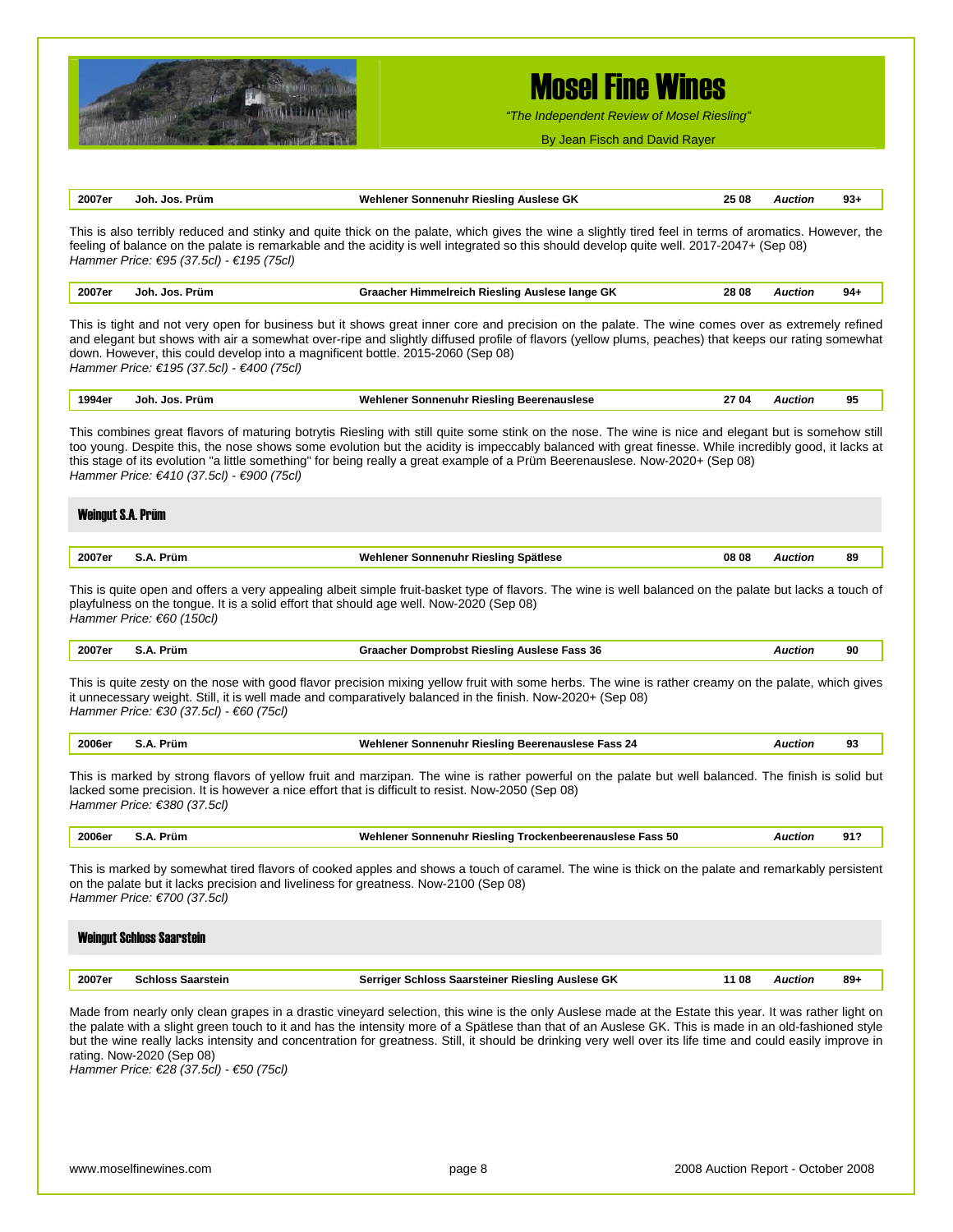

*"The Independent Review of Mosel Riesling"*

By Jean Fisch and David Rayer

## Weingut Willi Schaefer **2007er Willi Schaefer Graacher Domprobst Riesling Spätlese 18 08** *Auction* **92** This is extremely reduced but shows great promise. The wine is very refined with good length and great presence of flavors on the palate including elegant notes of citrusy botrytis. The impression of power dominates the wine for the moment and does therefore not show a great step upwards vs. the regular Spätlese -5-. It remains an impressive beast that could develop beautifully well if it manages to shed this slight feeling of "weight" over time. 2012-2025 (Sep 08) *Hammer Price: €50 (75cl)*  **2007er Willi Schaefer Graacher Domprobst Riesling Auslese GK 15 08** *Auction* **93+** This is still quite closed and reduced but shows nice and sappy acidity on the palate. The wine is nicely balanced and very long. There are hints of lime, peaches and even a touch of apricot lurking down there but this is another wine that will require extensive aging. 2015-2030 (Sep 08) *Hammer Price: €75 (37.5cl) - €150 (75cl)*  Weingut Studert-Prüm **2007er Studert-Prüm Wehlener Sonnenuhr Riesling Auslese 15 08** *Auction* **90** This is easy and simple on the nose with good straightforward flavors of white peachy fruit. The wine lacks some intensity on the mid-palate and the finish is somewhat short when compared to other wines on show that day. Still, on its own, this should offer a lot of pleasure in its rather old fashioned style. Now-2020 (Sep 08) *Hammer Price: €32 (75cl)*  Weingut Wwe Dr. H. Thanisch – Erben Thanisch **2007er Wwe Dr. H. Thanisch - Erben Thanisch Berncasteler Doctor Riesling Auslese 11 08** *Auction* **94+** This is made from selected fruit in the central part of the Doktor vineyard and harvested at 110° Oechsle. It is extremely well made with good zesty flavors of sappy peaches and great length. The wine is balanced, rich and yet superbly defined. It manages the incredible challenge to combine intensity and playfulness. Given the tendency of Doctor wines to require time to firm up, this could even improve over time. It is one of the great successes of the auction and a relative bargain. Now-2030 (Sep 08) *Hammer Price: €33 (37.5cl) - €53 (75cl)*  Weingut St. Urbans-Hof **2007er St. Urbans-Hof Leiwener Laurentiuslay Riesling Spätlese 20 08** *Auction* **90** This is nicely balanced and open for business with good flavors of sappy peaches and smoky slates. The only proviso is the slight touch of heat on the mid-palate (this has a comparatively high level of alcohol with 8.5%) that is lurking through and that could spoil the party in the future. This is probably best enjoyed in its youth on the fruit rather than tempting the devil god of alcohol heat. Now-2010+ (Sep 08) *Hammer Price: €30 (75cl)*  Weingut Van Volxem **2007er Van Volxem Wawerner Goldberg Riesling Auslese 36 08** *Auction* **93** Harvested at nearly 170° Oechsle, this is surprisingly light and precise on its feet for a wine well into BA sugar levels. It comes over as quite floral and elegant yet at the same time there is some strong intensity on the mid-palate. This is a great debut Auction showing for Roman, which fetched surprisingly high prices. Now-2025+ (Sep 08) *Hammer Price: €57 (37.5cl) - €94 (75cl)*